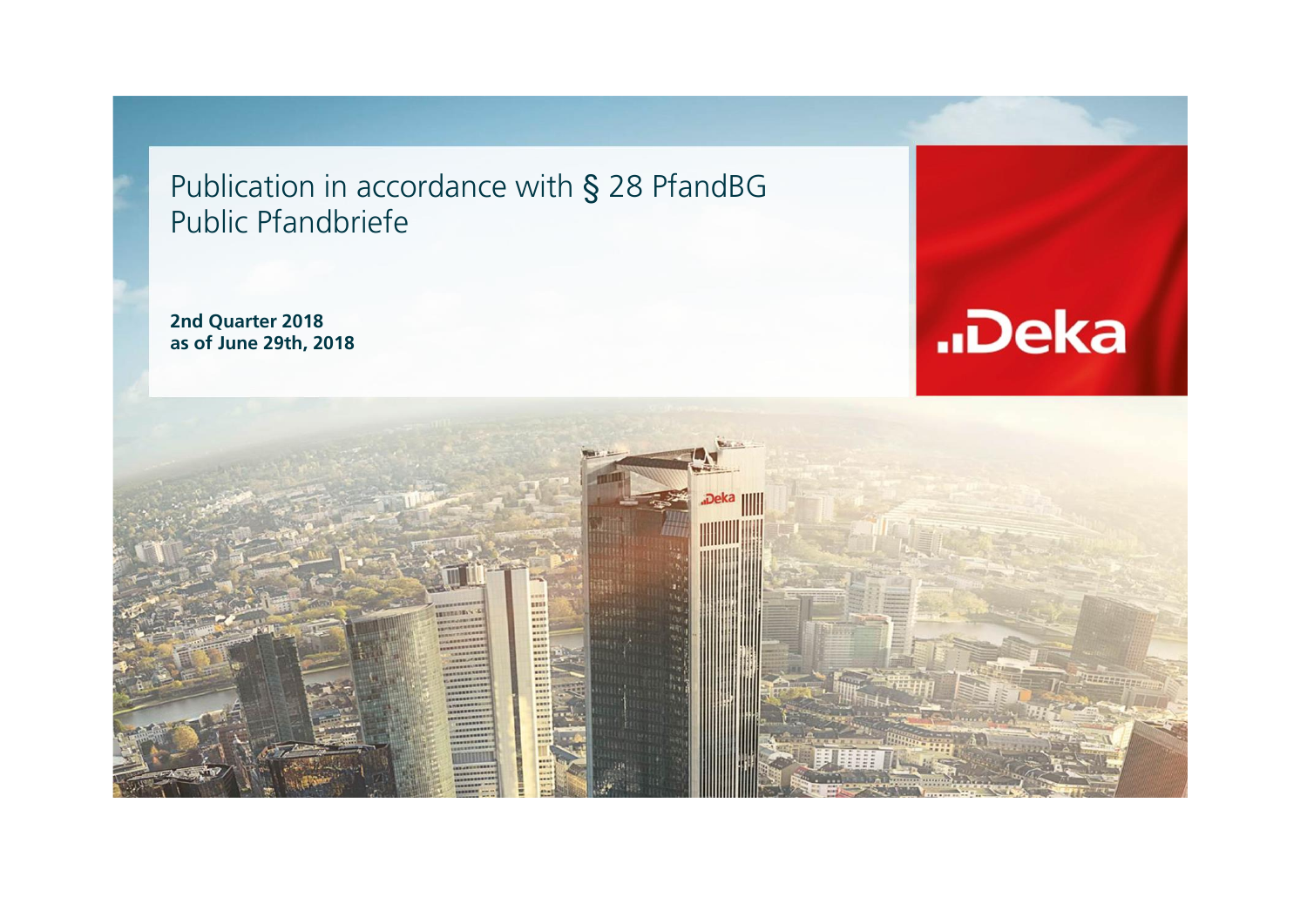# Public Pfandbriefe - Publication in accordance with § 28 PfandBG as of June 29th, 2018



### **Table of contents**

|       | <b>Publication in accordance with § 28 PfandBG</b>                                                                               | Page(s)        |
|-------|----------------------------------------------------------------------------------------------------------------------------------|----------------|
|       | . Nominal value                                                                                                                  | 3              |
|       | II. vdp-Credit qualitiy differentiation model                                                                                    | 3              |
| III.  | Derivatives contained in cover pool                                                                                              | 3              |
|       | IV. Nominal value and net present value                                                                                          | 4              |
|       | V. Maturity structure                                                                                                            | 5              |
|       | VI. Breakdown of cover pool by size                                                                                              | 6              |
| VII.  | Fixed-interest rate assets                                                                                                       | 6              |
|       | VIII. Additional cover pool assets                                                                                               | $\overline{7}$ |
|       | IX. Distribution of cover pool assets - Regular cover (incl. statutory overcollateralization) in mill EUR                        | 8              |
|       | X. Distribution of cover pool assets (amounts directly owed) - Regular cover (incl. statutory overcollateralization) in mill EUR | 9              |
| XI.   | Distribution of cover pool assets (guaranteed amounts) - Regular cover (incl. statutory overcollateralization) in mill EUR       | 10             |
| XII.  | Distribution of cover pool assets (quarantees for reasons of export promotion) - Regular cover in mill EUR                       | 11             |
| XIII. | Debts in arrears > 90 Days (in mill EUR)                                                                                         | 12             |
|       | XIV. Total amounts of nonperforming assets, if at least 5% of each individual claim are non performing(in mill EUR)              | 13             |
|       |                                                                                                                                  |                |

#### **Additional voluntary information**

 $\overline{a}$ 

| I. Additional voluntary information about the cover pool               |  |
|------------------------------------------------------------------------|--|
| II. Additional voluntary information about the outstanding Pfandbriefe |  |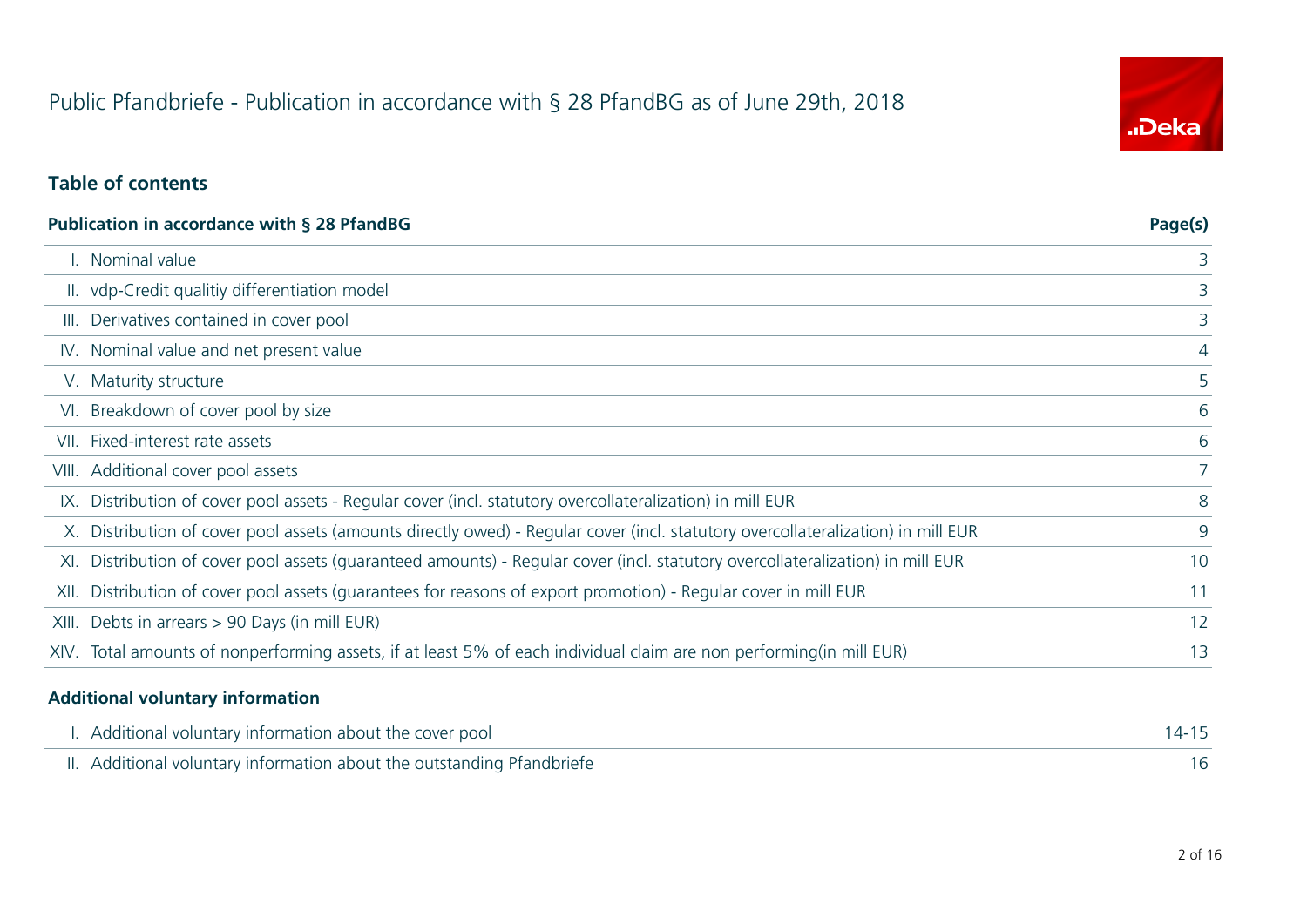# Public Pfandbriefe - Publication in accordance with § 28 PfandBG as of June 29th, 2018



### **I. Nominal value**

| <b>Total amounts in mill EUR</b>          | <b>Nominal value</b> |         |
|-------------------------------------------|----------------------|---------|
|                                           | Q2/2018              | Q2/2017 |
| Outstanding Pfandbriefe                   | 2.343,6              | 2.439,3 |
| Public sector cover pool                  | 3.200,9              | 3.443,1 |
| Overcollateralization                     | 857.2                | 1.003.8 |
| Overcollateralization in % of outstanding | 36,6%                | 41,2 %  |

#### **II. vdp-Credit qualitiy differentiation model**

| Overcollateralization in consideration of the<br>"vdp-Credit quality differentiation model" | <b>Nominal value</b> |         | Net present value |         |  |
|---------------------------------------------------------------------------------------------|----------------------|---------|-------------------|---------|--|
| in mill EUR                                                                                 | O2/2018              | O2/2017 | O2/2018           | 02/2017 |  |
| Overcollateralization                                                                       | 857.2                | 1.003.8 | 822.6             | 917,4   |  |
| Overcollateralization according to the "vdp-Credit quality<br>differentiation model"        | 857.2                | 1.003.8 | 822.6             | 917.4   |  |
| Overcollateralization in % of outstanding                                                   | 36,6%                | 41.2 %  | 31.0 $%$          | 32.2%   |  |

## **III. Derivatives contained in cover pool**

|                                  |         | <b>Nominal value</b><br>O <sub>2</sub> /2017 |
|----------------------------------|---------|----------------------------------------------|
| <b>Total amounts in mill EUR</b> | O2/2018 |                                              |
| Derivates                        | 0.0     | 0.0                                          |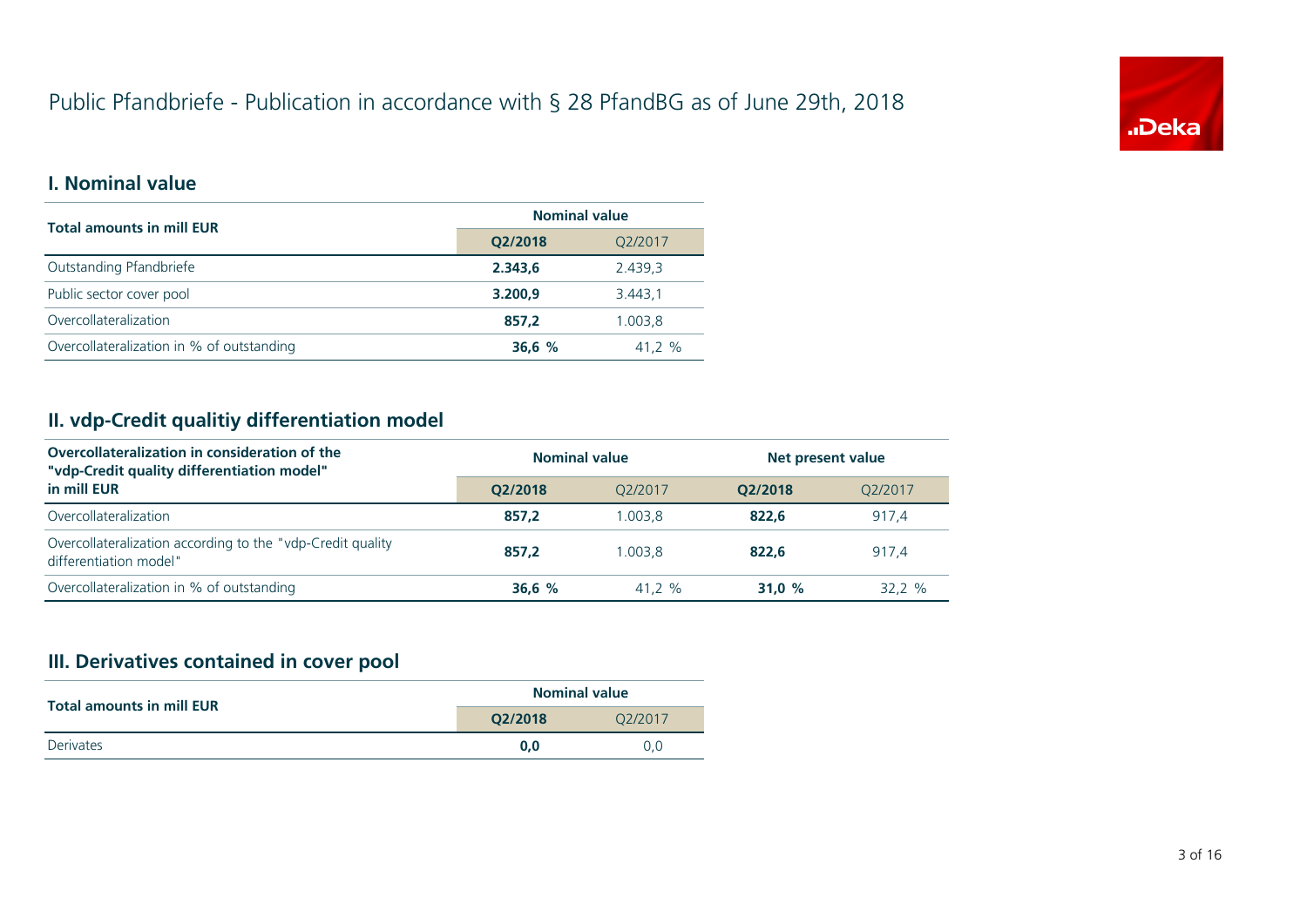

## **IV. Nominal value and net present value**

| <b>Total amounts in mill EUR</b>          | <b>Nominal value</b> |         | Net present value |         |
|-------------------------------------------|----------------------|---------|-------------------|---------|
|                                           | O2/2018              | O2/2017 | O2/2018           | Q2/2017 |
| Outstanding Pfandbriefe                   | 2.343.6              | 2.439.3 | 2.650.3           | 2.845,9 |
| Public sector cover pool                  | 3.200.9              | 3.443.1 | 3.472.8           | 3.763,3 |
| Overcollateralization                     | 857.2                | 1.003.8 | 822.6             | 917,4   |
| Overcollateralization in % of outstanding | 36,6%                | 41.2 %  | 31.0 $%$          | 32.2 %  |

| <b>Total amounts in mill EUR</b>          | Net present value + 250 BP |         | Net present value - 250 BP |         | Net present value<br><b>Currency stress</b> |         |
|-------------------------------------------|----------------------------|---------|----------------------------|---------|---------------------------------------------|---------|
|                                           | O2/2018                    | O2/2017 | O2/2018                    | O2/2017 | O2/2018                                     | Q2/2017 |
| Outstanding Pfandbriefe                   | 2.417.7                    | 2.580.4 | 2.937.3                    | 3.177.7 | 2.937.3                                     | 3.147,2 |
| Public sector cover pool                  | 3.275.7                    | 3.556.5 | 3.706.7                    | 4.007.8 | 3.587.4                                     | 3.857,7 |
| Overcollateralization                     | 858,0                      | 976,1   | 769.5                      | 830,1   | 650,1                                       | 710,5   |
| Overcollateralization in % of outstanding | 35.5%                      | 37,8 %  | 26,2%                      | 26,1 %  | 22.1%                                       | 22,6 %  |

| <b>Foreign Currencies</b> | Net present value for each foreign<br>currency (in mill) |         | Rates of exchange |         | Net present value<br>in mill EUR |         |
|---------------------------|----------------------------------------------------------|---------|-------------------|---------|----------------------------------|---------|
|                           | O2/2018                                                  | O2/2017 | O2/2018           | O2/2017 | O2/2018                          | Q2/2017 |
| <b>USD</b>                | 475.6                                                    | 360.0   | 1,16580           | .14120  | 408.0                            | 315,4   |
| <b>Total amounts</b>      |                                                          |         |                   |         | 408.0                            | 315,4   |

Remark: Net present value on Static Method basis in accordance with § 5 and § 6 PfandBarwertV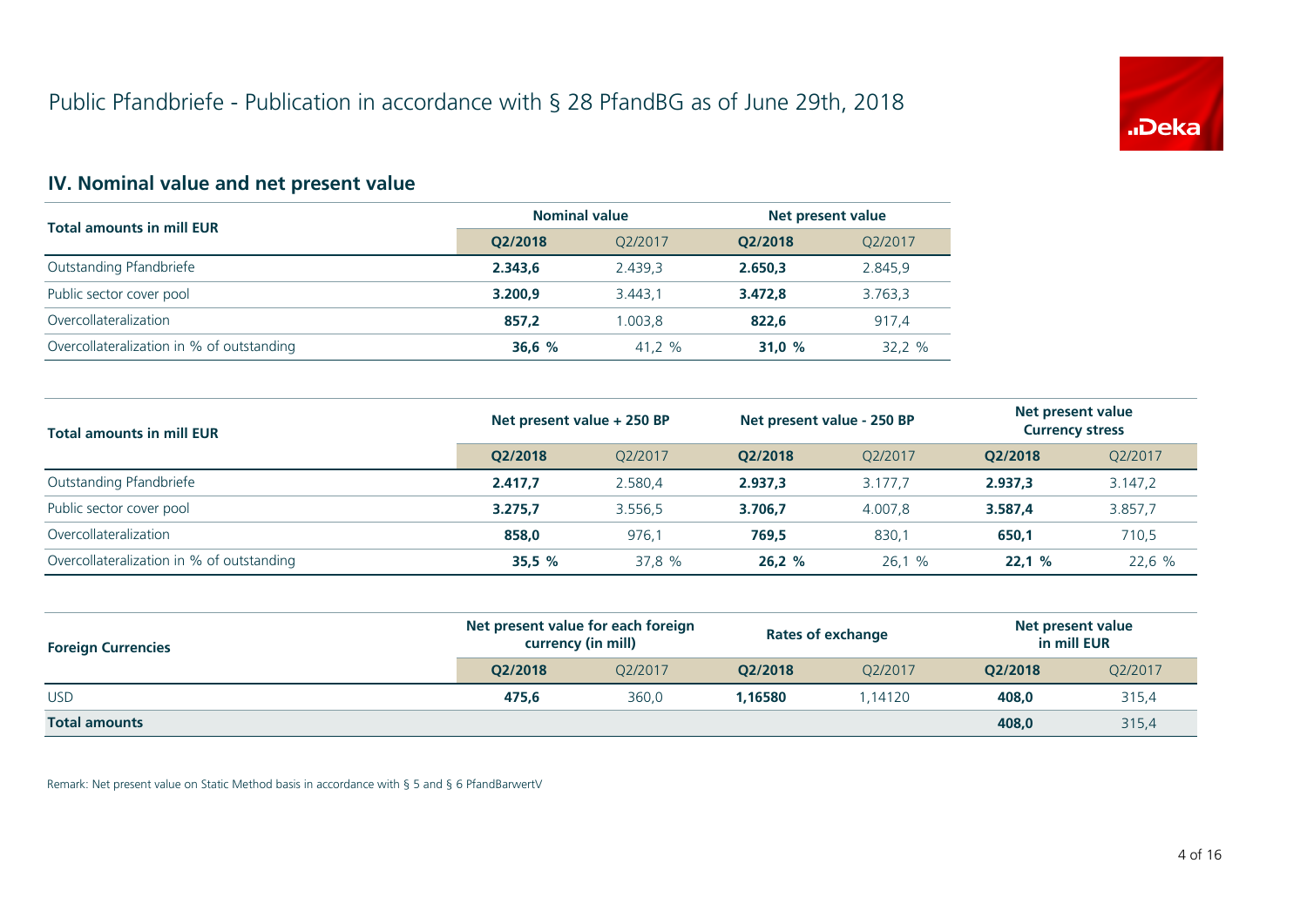

## **V. Maturity structure**

| <b>Maturity ranges</b> |        |           | <b>Outstanding Pfandbriefe in mill EUR</b> |         | Public sector cover pool in mill EUR |         |
|------------------------|--------|-----------|--------------------------------------------|---------|--------------------------------------|---------|
|                        |        |           | Q2/2018                                    | Q2/2017 | Q2/2018                              | Q2/2017 |
|                        | $\leq$ | 6 months  | 336,0                                      | 129,5   | 131,8                                | 67,4    |
| 6 months               | $\leq$ | 12 months | 342,0                                      | 201,4   | 296,8                                | 268,7   |
| 12 months              | $\leq$ | 18 months | 163,0                                      | 336,0   | 0,4                                  | 332,8   |
| 18 months              | $\leq$ | 2 years   | 72,0                                       | 342,0   | 243,4                                | 302,7   |
| 2 years                | $\leq$ | 3 years   | 202,6                                      | 234,6   | 328,3                                | 100,3   |
| 3 years                | $\leq$ | 4 years   | 255,5                                      | 201,6   | 310,8                                | 374,0   |
| 4 years                | $\leq$ | 5 years   | 420,0                                      | 255,5   | 266,0                                | 276,8   |
| 5 years                | $\leq$ | 10 years  | 305,4                                      | 429,4   | 1.454,5                              | 1.428,5 |
|                        | $\geq$ | 10 years  | 247,1                                      | 309,3   | 168,9                                | 292,0   |
| <b>Total amounts</b>   |        |           | 2.343,6                                    | 2.439,3 | 3.200,9                              | 3.443,1 |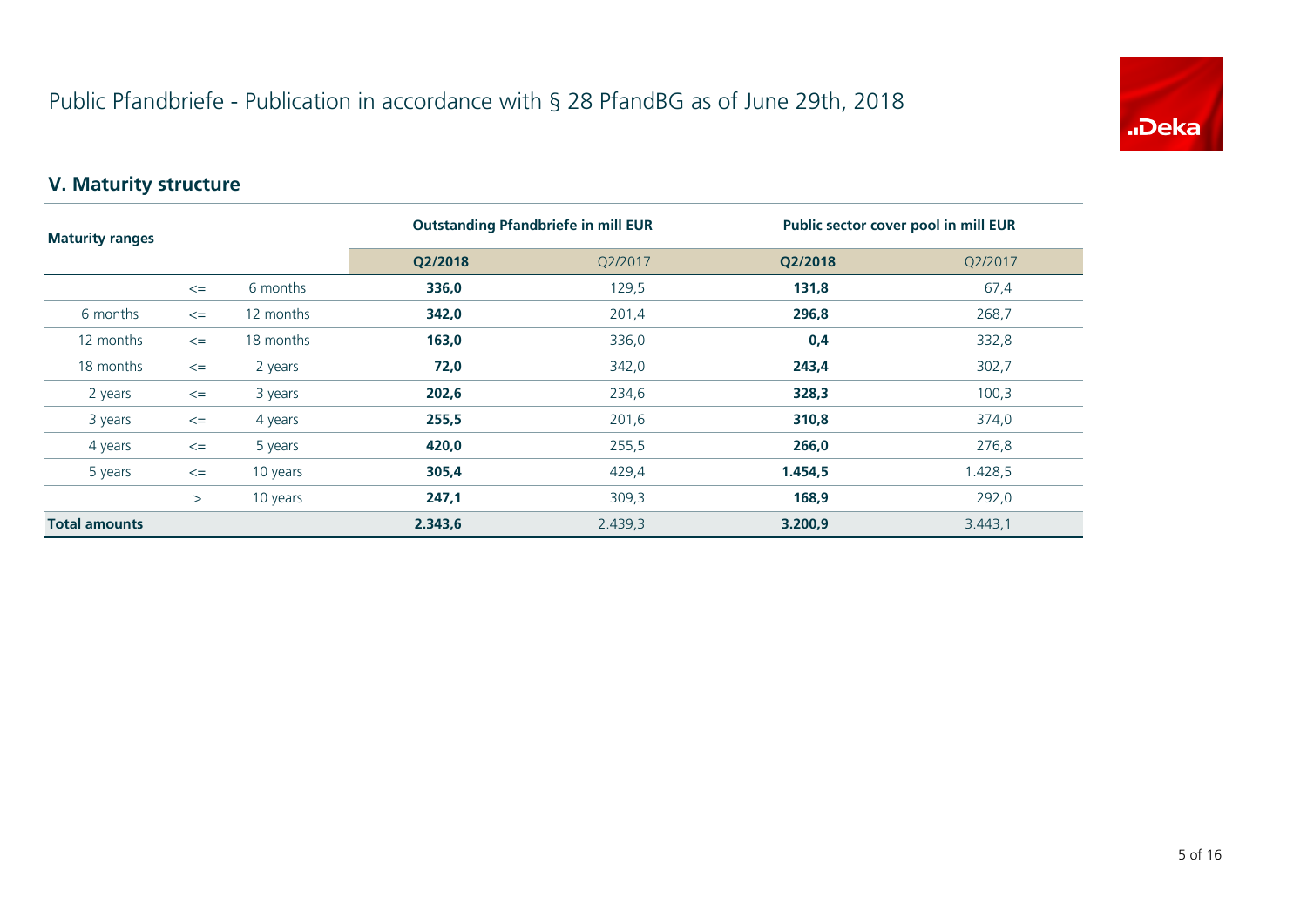

## **VI. Breakdown of cover pool by size**

| Breakdown of cover pool by size (in mill EUR)                        |                                 |              |         |         |  |  |
|----------------------------------------------------------------------|---------------------------------|--------------|---------|---------|--|--|
|                                                                      |                                 |              | Q2/2018 | Q2/2017 |  |  |
| Regular cover                                                        | $\leq$                          | 10 mill EUR  | 32.6    | 49,6    |  |  |
| according to $\S$ 20 para. 1 PfandBG                                 |                                 |              |         |         |  |  |
| Regular cover                                                        | 10 mill EUR $\leq$ 100 mill EUR |              | 1.139.6 | 928,2   |  |  |
| according to $\S$ 20 para. 1 PfandBG                                 |                                 |              |         |         |  |  |
| Regular cover                                                        | $\rightarrow$                   | 100 mill FUR | 1.988.6 | 2.425,4 |  |  |
| according to $\S$ 20 para. 1 PfandBG                                 |                                 |              |         |         |  |  |
| <b>Amounts</b>                                                       |                                 |              | 3.160.9 | 3.403,1 |  |  |
| Additional cover pool assets<br>according to $\S$ 20 para. 2 PfandBG |                                 |              | 40.0    | 40,0    |  |  |
| <b>Total amounts</b>                                                 |                                 |              | 3.200.9 | 3.443,1 |  |  |

## **VII. Fixed-interest rate assets**

| Total amounts of fixed-interest assets (nominal and<br>percentage values) | <b>Total amounts in mill EUR</b> |         | thereof: Nominal value of fixed<br>interest assets |         | thereof: Percentage of fixed<br>interest assets |         |
|---------------------------------------------------------------------------|----------------------------------|---------|----------------------------------------------------|---------|-------------------------------------------------|---------|
|                                                                           | O2/2018                          | O2/2017 | O2/2018                                            | 02/2017 | O2/2018                                         | O2/2017 |
| Outstanding Pfandbriefe                                                   | 2.343.6                          | 2.439.3 | 2.343.6                                            | 2.264.0 | 100.0 $%$                                       | 92,8 %  |
| Public sector cover pool                                                  | 3.200.9                          | 3.443.1 | 1.857.6                                            | 2.028.1 | 58.0 %                                          | 58.9 %  |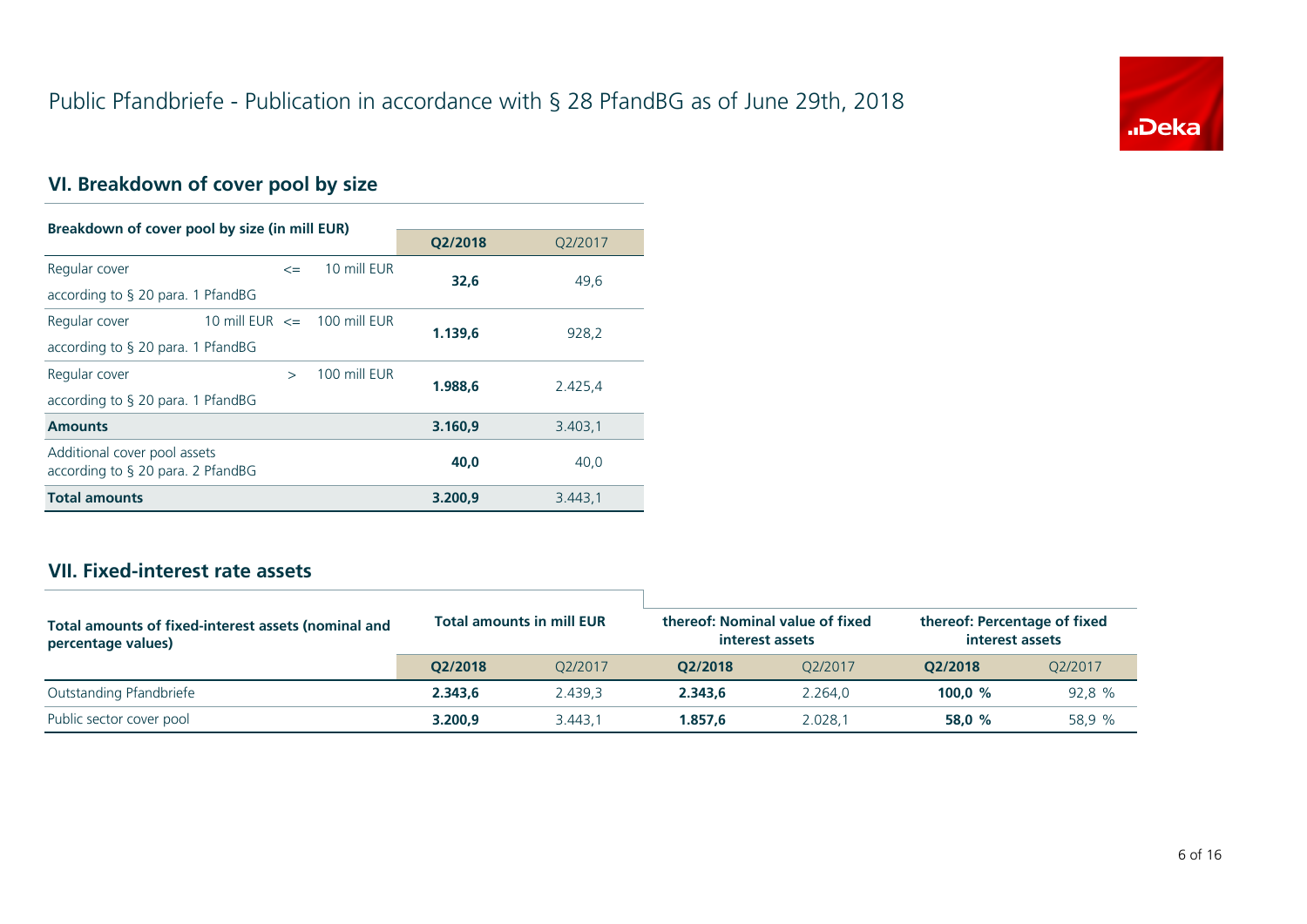

## **VIII. Additional cover pool assets**

| <b>Additional cover pool assets</b>                                             |                                                                                                                                   | <b>Total amounts in mill EUR</b> |         |         |
|---------------------------------------------------------------------------------|-----------------------------------------------------------------------------------------------------------------------------------|----------------------------------|---------|---------|
| according to § 20 para. 2 PfandBG                                               | Q2/2018                                                                                                                           | Q2/2017                          |         |         |
|                                                                                 | 40,0                                                                                                                              | 40,0                             |         |         |
|                                                                                 |                                                                                                                                   |                                  |         |         |
| Thereof additional cover pool assets                                            |                                                                                                                                   | <b>Total amounts in mill EUR</b> |         |         |
| according to § 20 para. 2 no. 1 PfandBG                                         | Q2/2018                                                                                                                           | Q2/2017                          |         |         |
|                                                                                 | 0,0                                                                                                                               | 0,0                              |         |         |
|                                                                                 |                                                                                                                                   |                                  |         |         |
| Thereof additional cover pool assets<br>according to § 20 para. 2 no. 2 PfandBG | thereof: Exposure in covered bonds<br><b>Total amounts in mill EUR</b><br>according to Article 129 Regulation<br>(EU) No 575/2013 |                                  |         |         |
| Code<br>based in<br>$^{\ast}$                                                   | Q2/2018                                                                                                                           | Q2/2017                          | Q2/2018 | Q2/2017 |
| <b>DE</b><br>Germany                                                            | 40,0                                                                                                                              | 40,0                             | 0,0     | 0,0     |
|                                                                                 |                                                                                                                                   |                                  |         |         |

| Information according to $\S$ 28                                    | <b>Total amounts in mill EUR</b> |                      |  |  |
|---------------------------------------------------------------------|----------------------------------|----------------------|--|--|
| para. 1 no. 8 PfandBG                                               | O2/2018                          | O <sub>2</sub> /2017 |  |  |
| Cover pool assets that exceed the limits of<br>§ 20 para. 2 PfandBG | 0.0                              | 0.0                  |  |  |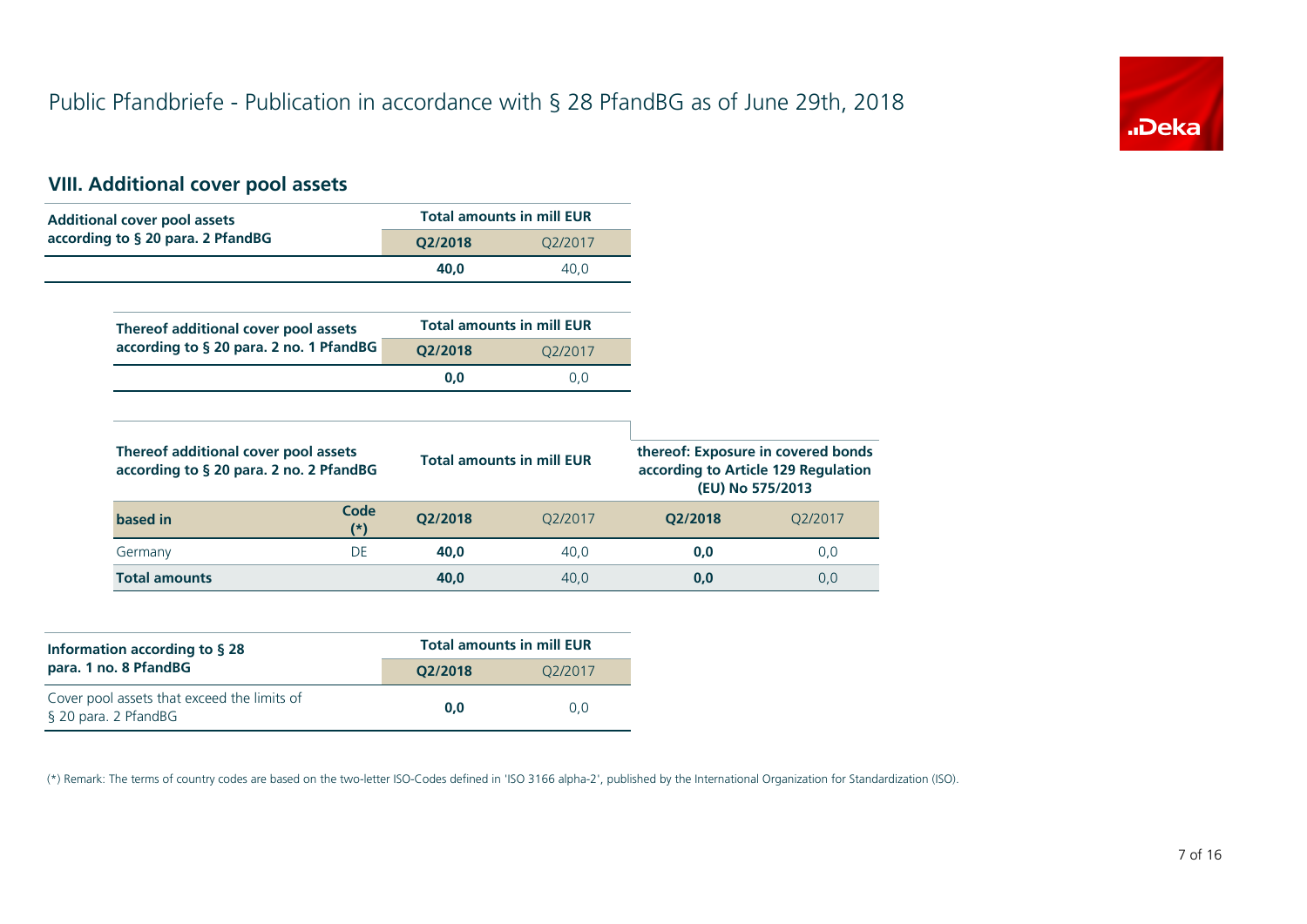

#### **IX. Distribution of cover pool assets Regular cover (incl. statutory overcollateralization) in mill EUR**

| Country of registration/residence of                    |               |                  |         |                             |         |                          |         |                      |         |                      |         |                                            |         |
|---------------------------------------------------------|---------------|------------------|---------|-----------------------------|---------|--------------------------|---------|----------------------|---------|----------------------|---------|--------------------------------------------|---------|
| the respective borrower or<br>guaranteeing body         |               | <b>Sovereign</b> |         | <b>Regional Authorities</b> |         | <b>Local Authorities</b> |         | <b>Other debtors</b> |         | <b>Total amounts</b> |         | thereof: Guarantees<br>of export promotion |         |
| <b>Country</b>                                          | Code<br>$(*)$ | Q2/2018          | Q2/2017 | Q2/2018                     | Q2/2017 | Q2/2018                  | Q2/2017 | Q2/2018              | Q2/2017 | Q2/2018              | Q2/2017 | Q2/2018                                    | Q2/2017 |
| Germany                                                 | DE            | 270,3            | 332,5   | 431,7                       | 655,4   | 376,8                    | 310,7   | 880,6                | 935,1   | 1.959,4              | 2.233,7 | 270,3                                      | 332,5   |
| France                                                  | <b>FR</b>     | 35,5             | 0,0     | 0,0                         | 0,0     | 0,0                      | 0,0     | 0,0                  | 0,0     | 35,5                 | 0,0     | 35,5                                       | 0,0     |
| Canada                                                  | CA            | 0,0              | 0,0     | 98,1                        | 117,7   | 0,0                      | 0,0     | 0,0                  | 0,0     | 98,1                 | 117,7   | 0,0                                        | 0,0     |
| Latvia                                                  | LV            | 0,0              | 0,0     | 0,0                         | 0,0     | 106,1                    | 117,1   | 0,0                  | 0,0     | 106,1                | 117,1   | 0,0                                        | 0,0     |
| Netherlands                                             | <b>NL</b>     | 167,8            | 47,8    | 0,0                         | 0,0     | 0,0                      | 0,0     | 0,0                  | 0,0     | 167,8                | 47,8    | 167,8                                      | 47,8    |
| Norway                                                  | <b>NO</b>     | 81,3             | 93,8    | 0,0                         | 0,0     | 0,0                      | 0,0     | 0,0                  | 0,0     | 81,3                 | 93,8    | 81,3                                       | 93,8    |
| Poland                                                  | PL            | 50,0             | 4,6     | 0,0                         | 0,0     | 0,0                      | 0,0     | 0,0                  | 0,0     | 50,0                 | 4,6     | 0,0                                        | 0,0     |
| United States of America                                | <b>US</b>     | 241,5            | 297,7   | 0,0                         | 0,0     | 0,0                      | 0,0     | 0,0                  | 0,0     | 241,5                | 297,7   | 241,5                                      | 297,7   |
| United Kingdom of Great Britain<br>and Northern Ireland | <b>GB</b>     | 421,2            | 490,7   | 0,0                         | 0,0     | 0,0                      | 0,0     | 0,0                  | 0,0     | 421,2                | 490,7   | 421,2                                      | 490,7   |
| <b>Amounts</b>                                          |               | 1.267,5          | 1.267,1 | 529,8                       | 773,1   | 482,9                    | 427,7   | 880,6                | 935,1   | 3.160,9              | 3.403,1 | 1.217,5                                    | 1.262,5 |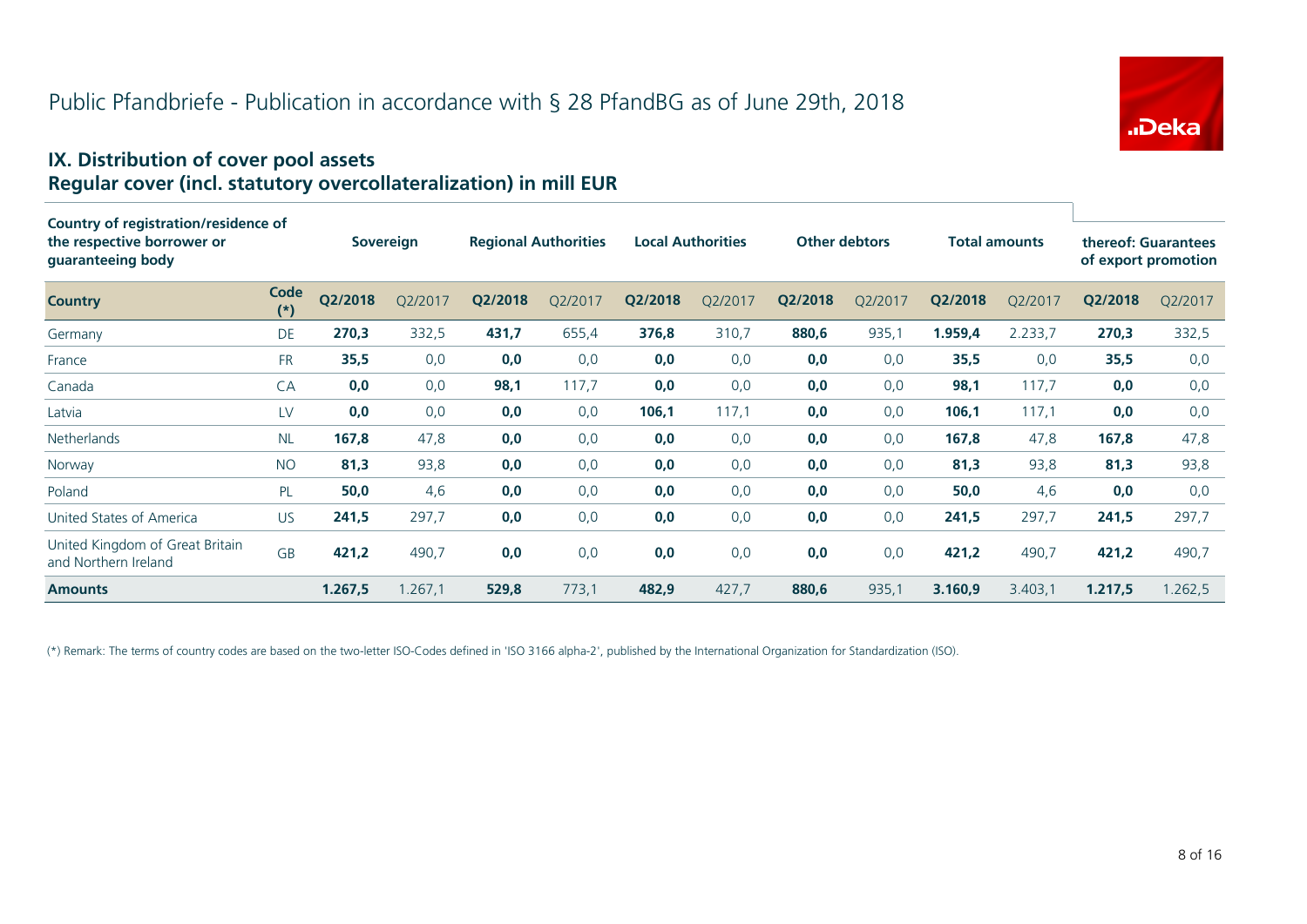

#### **X. Distribution of cover pool assets (amounts directly owed) Regular cover (incl. statutory overcollateralization) in mill EUR**

| Country of registration/residence of<br>the respective borrower |               |         | <b>Sovereign</b> | <b>Regional Authorities</b> |         | <b>Local Authorities</b> |         | <b>Other debtors</b> |         |         | <b>Total amounts</b> |
|-----------------------------------------------------------------|---------------|---------|------------------|-----------------------------|---------|--------------------------|---------|----------------------|---------|---------|----------------------|
| <b>Country</b>                                                  | Code<br>$(*)$ | Q2/2018 | Q2/2017          | Q2/2018                     | Q2/2017 | Q2/2018                  | Q2/2017 | Q2/2018              | O2/2017 | Q2/2018 | O2/2017              |
| Germany                                                         | DE            | 0,0     | 0,0              | 391,7                       | 655,4   | 375,7                    | 309,4   | 880,6                | 935,    | 1.648,0 | 899,9                |
| Canada                                                          | CA            | 0,0     | 0,0              | 73,2                        | 74,8    | 0,0                      | 0,0     | 0,0                  | 0,0     | 73,2    | 74,8                 |
| Latvia                                                          | LV            | 0,0     | 0,0              | 0,0                         | 0,0     | 106,1                    | 117,1   | 0,0                  | 0,0     | 106,1   | 117,1                |
| Poland                                                          | PL            | 50,0    | 4,6              | 0,0                         | 0,0     | 0,0                      | 0,0     | 0,0                  | 0,0     | 50,0    | 4,6                  |
| <b>Amounts</b>                                                  |               | 50,0    | 4,6              | 464,9                       | 730.3   | 481.9                    | 426,4   | 880,6                | 935,1   | 1.877,4 | 2.096.3              |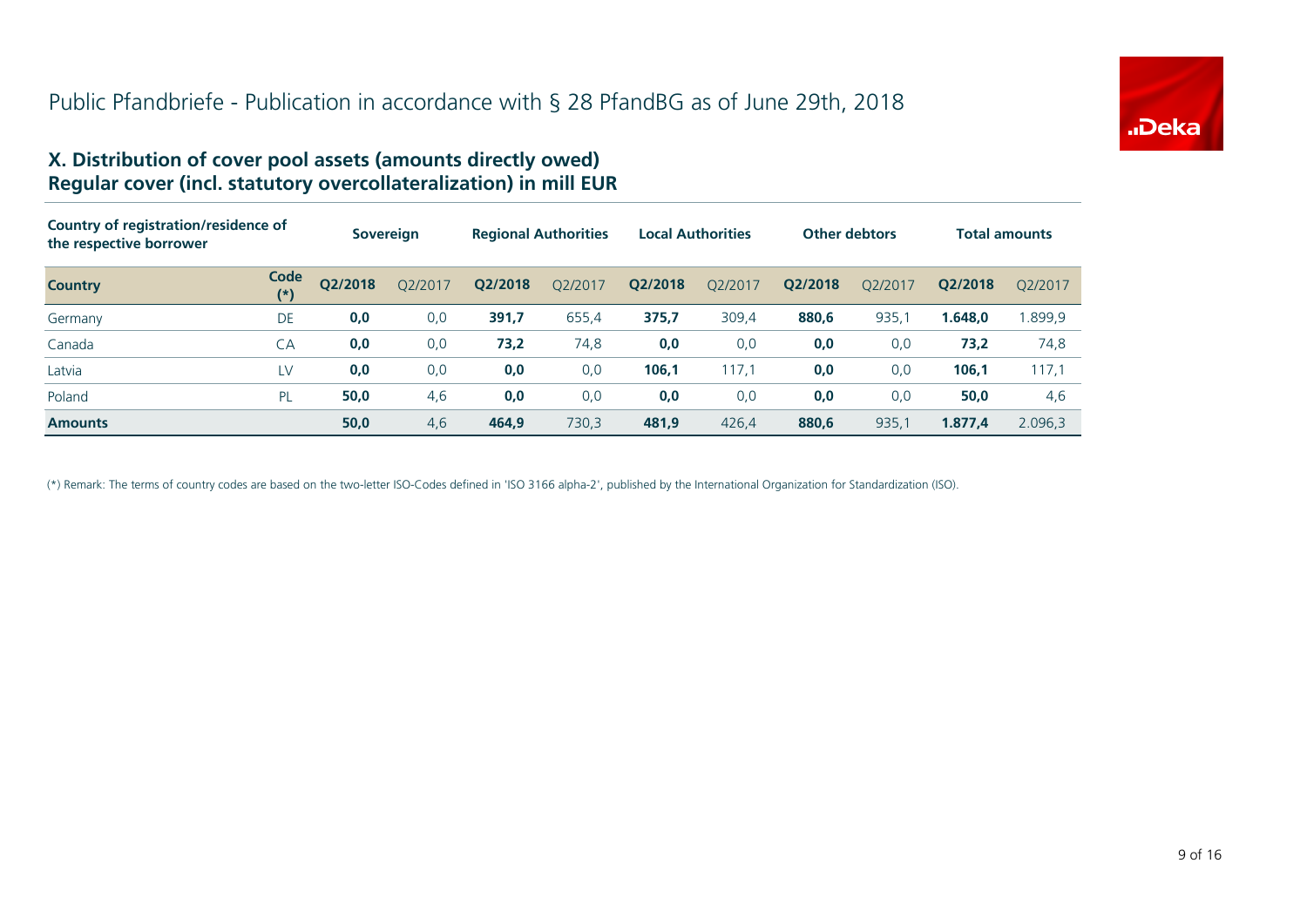

#### **XI. Distribution of cover pool assets (guaranteed amounts) Regular cover (incl. statutory overcollateralization) in mill EUR**

| Country of registration/residence of<br>the guaranteeing body |               | <b>Sovereign</b> |         | <b>Regional Authorities</b> |         | <b>Local Authorities</b> |         | <b>Other debtors</b> |         | <b>Total amounts</b> |         |
|---------------------------------------------------------------|---------------|------------------|---------|-----------------------------|---------|--------------------------|---------|----------------------|---------|----------------------|---------|
| <b>Country</b>                                                | Code<br>$(*)$ | Q2/2018          | O2/2017 | Q2/2018                     | O2/2017 | Q2/2018                  | O2/2017 | Q2/2018              | O2/2017 | Q2/2018              | O2/2017 |
| Germany                                                       | DE            | 270,3            | 332,5   | 40,0                        | 0,0     | 1,0                      | 1,3     | 0,0                  | 0,0     | 311,4                | 333,9   |
| France                                                        | <b>FR</b>     | 35,5             | 0,0     | 0,0                         | 0,0     | 0,0                      | 0,0     | 0,0                  | 0,0     | 35,5                 | 0,0     |
| Canada                                                        | CA            | 0,0              | 0,0     | 24,9                        | 42,9    | 0,0                      | 0,0     | 0,0                  | 0,0     | 24,9                 | 42,9    |
| <b>Netherlands</b>                                            | <b>NL</b>     | 167,8            | 47,8    | 0,0                         | 0,0     | 0,0                      | 0,0     | 0,0                  | 0,0     | 167,8                | 47,8    |
| Norway                                                        | <b>NO</b>     | 81,3             | 93,8    | 0,0                         | 0,0     | 0,0                      | 0,0     | 0,0                  | 0,0     | 81,3                 | 93,8    |
| United States of America                                      | <b>US</b>     | 241,5            | 297,7   | 0,0                         | 0,0     | 0,0                      | 0,0     | 0,0                  | 0,0     | 241,5                | 297,7   |
| United Kingdom of Great Britain<br>and Northern Ireland       | <b>GB</b>     | 421,2            | 490,7   | 0,0                         | 0,0     | 0,0                      | 0,0     | 0,0                  | 0,0     | 421,2                | 490,7   |
| <b>Amounts</b>                                                |               | 1.217,5          | 1.262,5 | 64,9                        | 42,9    | 1,0                      | 1,3     | 0,0                  | 0,0     | 1.283,5              | 1.306,8 |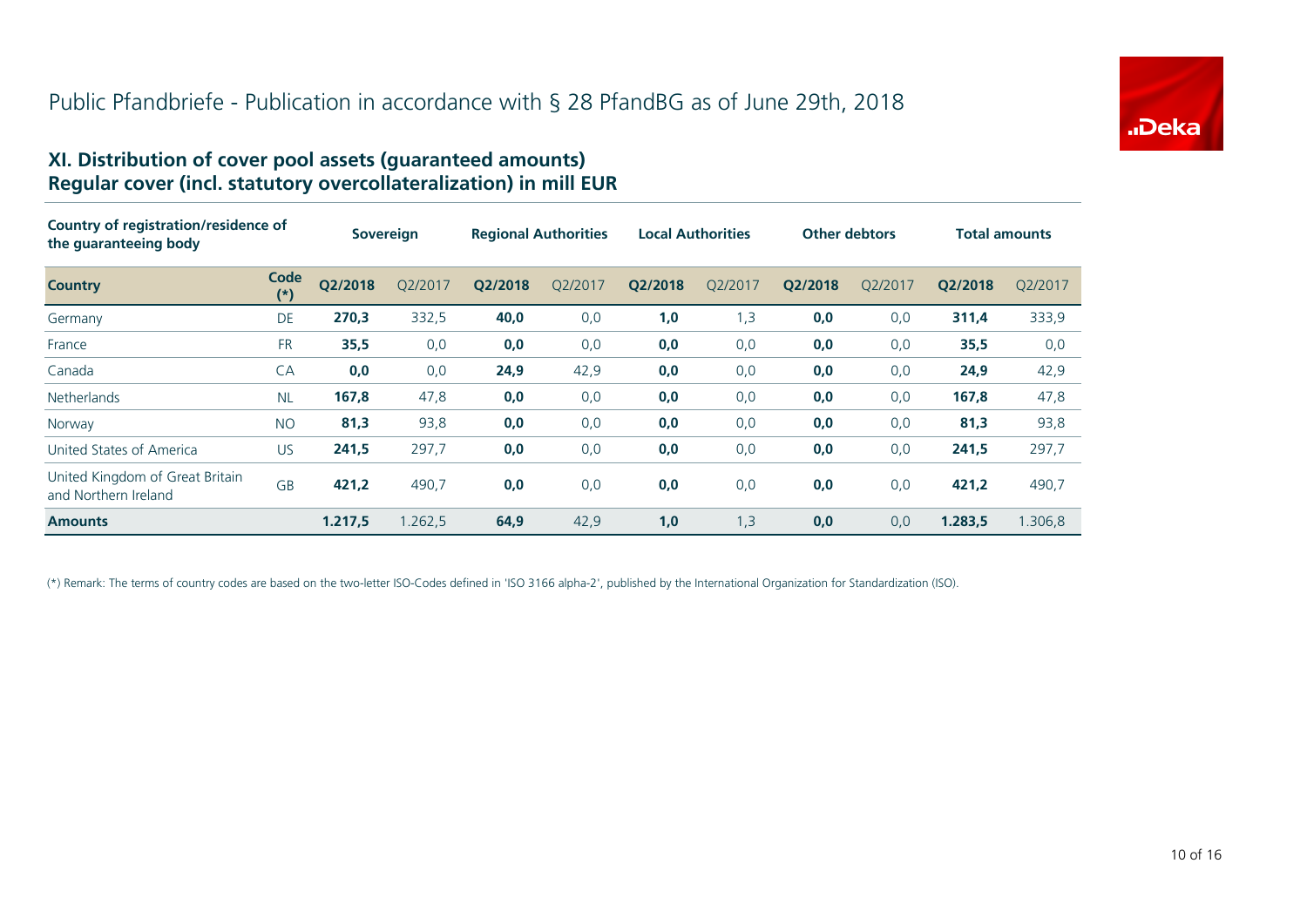## Public Pfandbriefe - Publication in accordance with § 28 PfandBG as of June 29th, 2018



#### **XII. Distribution of cover pool assets (guarantees for reasons of export promotion) Regular cover in mill EUR**

| Country of registration/residence of<br>the quaranteeing body |               |         | <b>Total amounts</b> |         | thereof: Sovereign |         | thereof: Other<br>debtors |  |  |
|---------------------------------------------------------------|---------------|---------|----------------------|---------|--------------------|---------|---------------------------|--|--|
| <b>Country</b>                                                | Code<br>$(*)$ | O2/2018 | O2/2017              | O2/2018 | O2/2017            | O2/2018 | O2/2017                   |  |  |
| Germany                                                       | DE            | 270,3   | 332,5                | 270.3   | 332,5              | 0,0     | 0,0                       |  |  |
| France                                                        | <b>FR</b>     | 35,5    | 0,0                  | 35,5    | 0,0                | 0,0     | 0,0                       |  |  |
| <b>Netherlands</b>                                            | <b>NL</b>     | 167.8   | 47,8                 | 167.8   | 47,8               | 0,0     | 0,0                       |  |  |
| Norway                                                        | <b>NO</b>     | 81,3    | 93,8                 | 81,3    | 93,8               | 0,0     | 0,0                       |  |  |
| United States of America                                      | <b>US</b>     | 241,5   | 297,7                | 241.5   | 297,7              | 0,0     | 0,0                       |  |  |
| United Kingdom of Great Britain<br>and Northern Ireland       | <b>GB</b>     | 421.2   | 490.7                | 421.2   | 490.7              | 0,0     | 0,0                       |  |  |
| <b>Amounts</b>                                                |               | 1.217,5 | 1.262,5              | 1.217,5 | 1.262,5            | 0,0     | 0,0                       |  |  |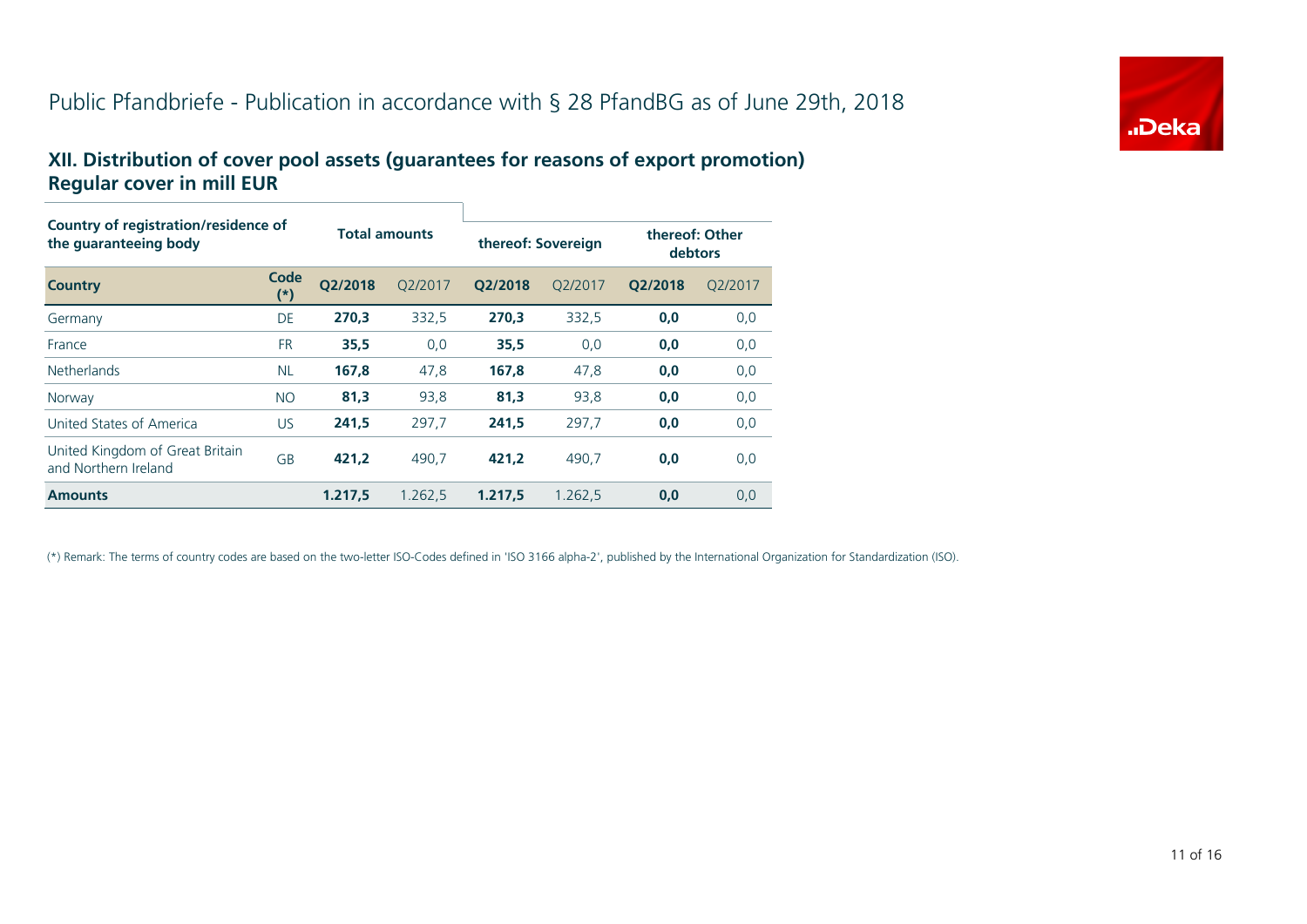

## **XIII. Debts in arrears > 90 Days (in mill EUR)**

| <b>Country of registration/residence of</b><br>the respective borrower or<br>guaranteeing body |                   |                      |         |                    |         |                                         |         |                                      |         |                           |         |
|------------------------------------------------------------------------------------------------|-------------------|----------------------|---------|--------------------|---------|-----------------------------------------|---------|--------------------------------------|---------|---------------------------|---------|
|                                                                                                |                   | <b>Total amounts</b> |         | thereof: Sovereign |         | thereof: Regional<br><b>Authorities</b> |         | thereof: Local<br><b>Authorities</b> |         | thereof: Other<br>debtors |         |
| <b>Country</b>                                                                                 | Code<br>$^{\ast}$ | Q2/2018              | Q2/2017 | Q2/2018            | Q2/2017 | Q2/2018                                 | Q2/2017 | Q2/2018                              | Q2/2017 | Q2/2018                   | Q2/2017 |
| Germany                                                                                        | DE                | 0,0                  | 0,0     | 0,0                | 0,0     | 0,0                                     | 0,0     | 0,0                                  | 0,0     | 0,0                       | 0,0     |
| France                                                                                         | <b>FR</b>         | 0,0                  | 0,0     | 0,0                | 0,0     | 0,0                                     | 0,0     | 0,0                                  | 0,0     | 0,0                       | 0,0     |
| Canada                                                                                         | <b>CA</b>         | 0,0                  | 0,0     | 0,0                | 0,0     | 0,0                                     | 0,0     | 0,0                                  | 0,0     | 0,0                       | 0,0     |
| Latvia                                                                                         | LV                | 0,0                  | 0,0     | 0,0                | 0,0     | 0,0                                     | 0,0     | 0,0                                  | 0,0     | 0,0                       | 0,0     |
| <b>Netherlands</b>                                                                             | <b>NL</b>         | 0,0                  | 0,0     | 0,0                | 0,0     | 0,0                                     | 0,0     | 0,0                                  | 0,0     | 0,0                       | 0,0     |
| Norway                                                                                         | <b>NO</b>         | 0,0                  | 0,0     | 0,0                | 0,0     | 0,0                                     | 0,0     | 0,0                                  | 0,0     | 0,0                       | 0,0     |
| Poland                                                                                         | PL                | 0,0                  | 0,0     | 0,0                | 0,0     | 0,0                                     | 0,0     | 0,0                                  | 0,0     | 0,0                       | 0,0     |
| United States of America                                                                       | <b>US</b>         | 0,0                  | 0,0     | 0,0                | 0,0     | 0,0                                     | 0,0     | 0,0                                  | 0,0     | 0,0                       | 0,0     |
| United Kingdom of Great Britain<br>and Northern Ireland                                        | GB                | 0,0                  | 0,0     | 0,0                | 0,0     | 0,0                                     | 0,0     | 0,0                                  | 0,0     | 0,0                       | 0,0     |
| <b>Amounts</b>                                                                                 |                   | 0,0                  | 0,0     | 0,0                | 0,0     | 0,0                                     | 0,0     | 0,0                                  | 0,0     | 0,0                       | 0,0     |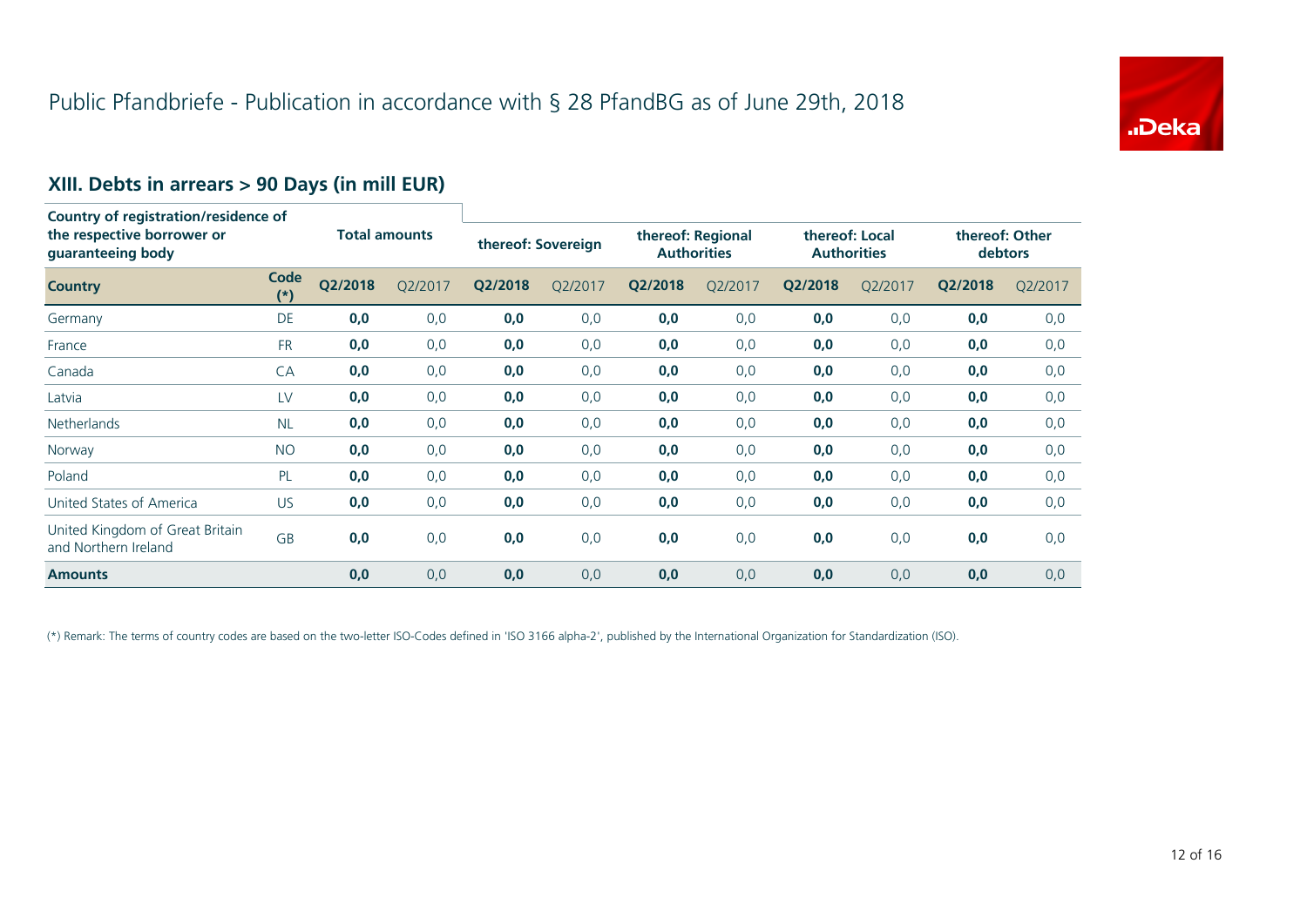

#### **XIV. Total amounts of nonperforming assets, if at least 5% of each individual claim are non performing (in mill EUR)**

| Country of registration/residence of<br>the respective borrower or<br>guaranteeing body |               | <b>Total amounts</b> |         | thereof: Sovereign |         | thereof: Regional<br><b>Authorities</b> |         | thereof: Local<br><b>Authorities</b> |         | thereof: Other<br>debtors |         |
|-----------------------------------------------------------------------------------------|---------------|----------------------|---------|--------------------|---------|-----------------------------------------|---------|--------------------------------------|---------|---------------------------|---------|
| <b>Country</b>                                                                          | Code<br>$(*)$ | Q2/2018              | Q2/2017 | Q2/2018            | Q2/2017 | Q2/2018                                 | Q2/2017 | Q2/2018                              | Q2/2017 | Q2/2018                   | Q2/2017 |
| Germany                                                                                 | DE            | 0,0                  | 0,0     | 0,0                | 0,0     | 0,0                                     | 0,0     | 0,0                                  | 0,0     | 0,0                       | 0,0     |
| France                                                                                  | <b>FR</b>     | 0,0                  | 0,0     | 0,0                | 0,0     | 0,0                                     | 0,0     | 0,0                                  | 0,0     | 0,0                       | 0,0     |
| Canada                                                                                  | CA            | 0,0                  | 0,0     | 0,0                | 0,0     | 0,0                                     | 0,0     | 0,0                                  | 0,0     | 0,0                       | 0,0     |
| Latvia                                                                                  | LV            | 0,0                  | 0,0     | 0,0                | 0,0     | 0,0                                     | 0,0     | 0,0                                  | 0,0     | 0,0                       | 0,0     |
| <b>Netherlands</b>                                                                      | <b>NL</b>     | 0,0                  | 0,0     | 0,0                | 0,0     | 0,0                                     | 0,0     | 0,0                                  | 0,0     | 0,0                       | 0,0     |
| Norway                                                                                  | <b>NO</b>     | 0,0                  | 0,0     | 0,0                | 0,0     | 0,0                                     | 0,0     | 0,0                                  | 0,0     | 0,0                       | 0,0     |
| Poland                                                                                  | PL            | 0,0                  | 0,0     | 0,0                | 0,0     | 0,0                                     | 0,0     | 0,0                                  | 0,0     | 0,0                       | 0,0     |
| United States of America                                                                | US.           | 0,0                  | 0,0     | 0,0                | 0,0     | 0,0                                     | 0,0     | 0,0                                  | 0,0     | 0,0                       | 0,0     |
| United Kingdom of Great Britain<br>and Northern Ireland                                 | <b>GB</b>     | 0,0                  | 0,0     | 0,0                | 0,0     | 0,0                                     | 0,0     | 0,0                                  | 0,0     | 0,0                       | 0,0     |
| <b>Amounts</b>                                                                          |               | 0,0                  | 0,0     | 0,0                | 0,0     | 0,0                                     | 0,0     | 0,0                                  | 0,0     | 0,0                       | 0,0     |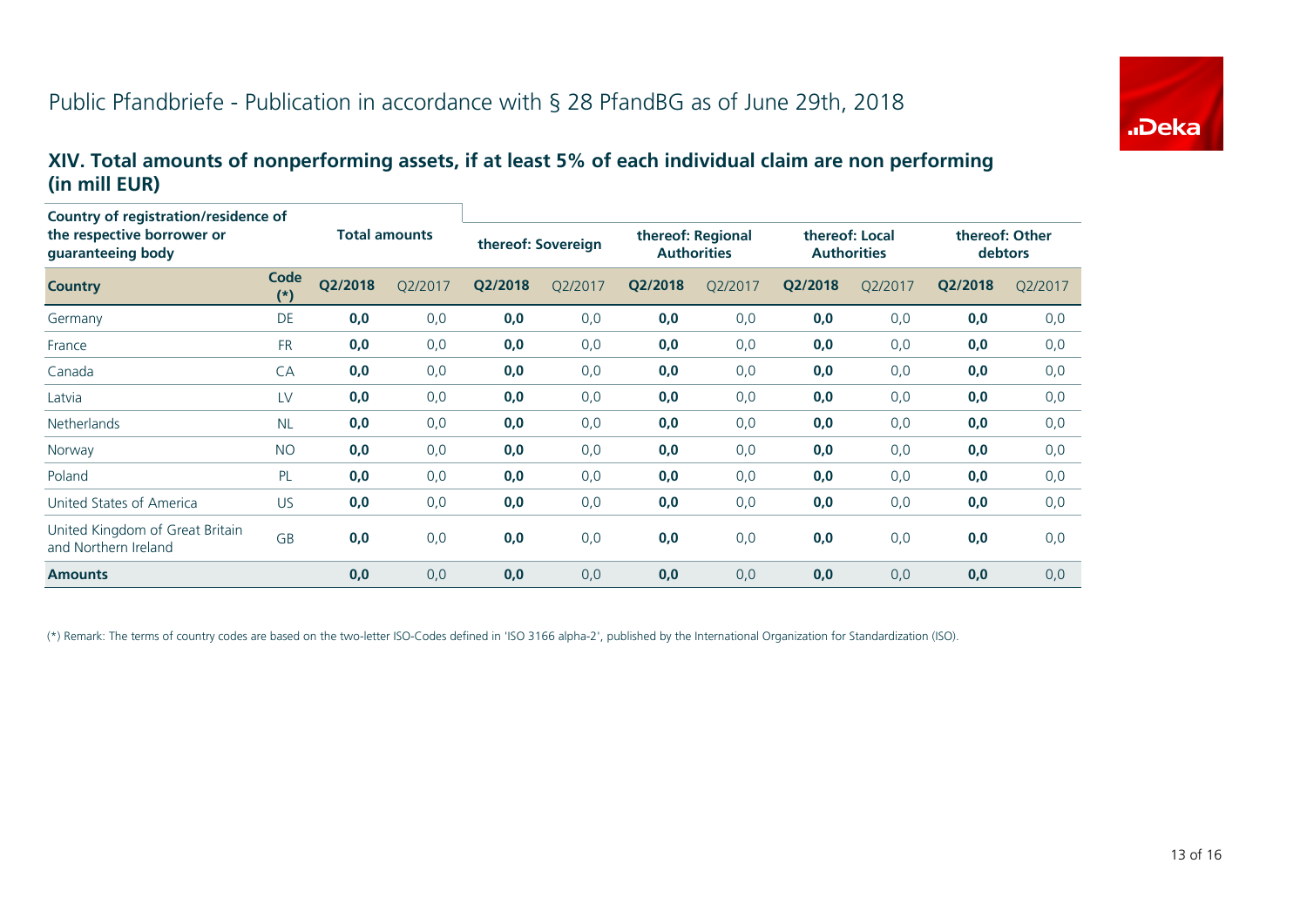

## **I. Additional voluntary information about the cover pool**

|                                    |             | Q2/2018 |
|------------------------------------|-------------|---------|
| WAL of cover pool (Total)          | in years    | 4,0     |
| Part of ECB elligble securities    | in mill EUR | 266,0   |
| Overcollateralisation by law (npv) | in $\%$     | 2.0     |

| <b>Currency Exposure (nominal)</b> | in mill EUR | Q2/2018 |
|------------------------------------|-------------|---------|
| <b>EUR</b>                         |             | 2.813,6 |
| <b>USD</b>                         |             | 387,2   |

| <b>Current Rating of Pfandbrief (according to Rating Agency)</b> | O2/2018 |
|------------------------------------------------------------------|---------|
| Moody's                                                          | Aaa     |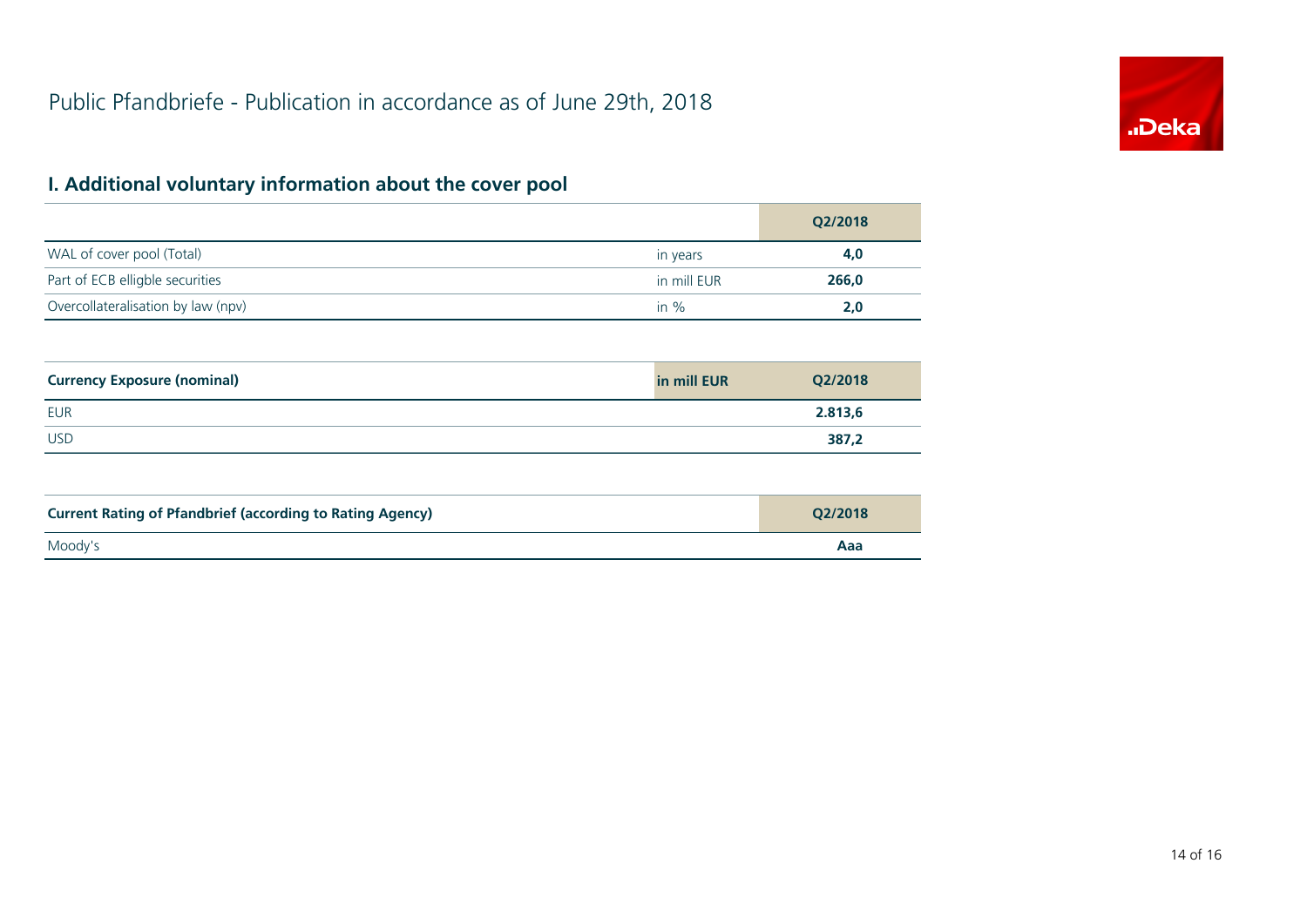## **I. Additional voluntary information about the cover pool**

| Breakdown of claims agianst centralbanks and banks<br>according to section 25 para 1 no. 5 by Credit Quality Step | in mill EUR | O2/2018 |
|-------------------------------------------------------------------------------------------------------------------|-------------|---------|
| Credit Quality Step 1                                                                                             |             | 40.0    |
| Credit Quality Step 2                                                                                             |             | 0,0     |

| Loans $(*)$                                               |             | Q2/2018 |
|-----------------------------------------------------------|-------------|---------|
| Number of loans                                           |             | 160     |
| Number of borrowers                                       |             | 64      |
| Total amount of loans granted to the 10 biggest borrowers | in mill EUR | 1.330,9 |
| Total amounts of bonds                                    | in mill EUR | 776.1   |
| Total amounts of loans                                    | in mill EUR | 2.384,7 |

| <b>Derivates</b>                                          |              | Q2/2018   |  |
|-----------------------------------------------------------|--------------|-----------|--|
| Are derivatives included in the cover pool?               | Yes / No     | <b>No</b> |  |
| Dervatives in the cover pool (npv)                        | in mill EUR  | 0,0       |  |
| Type of swaps (I=intra-group, E=external, B=both, N=none) | (I, E, B, N) | N         |  |

(\*) Remark: Only regular cover pool assets are included.